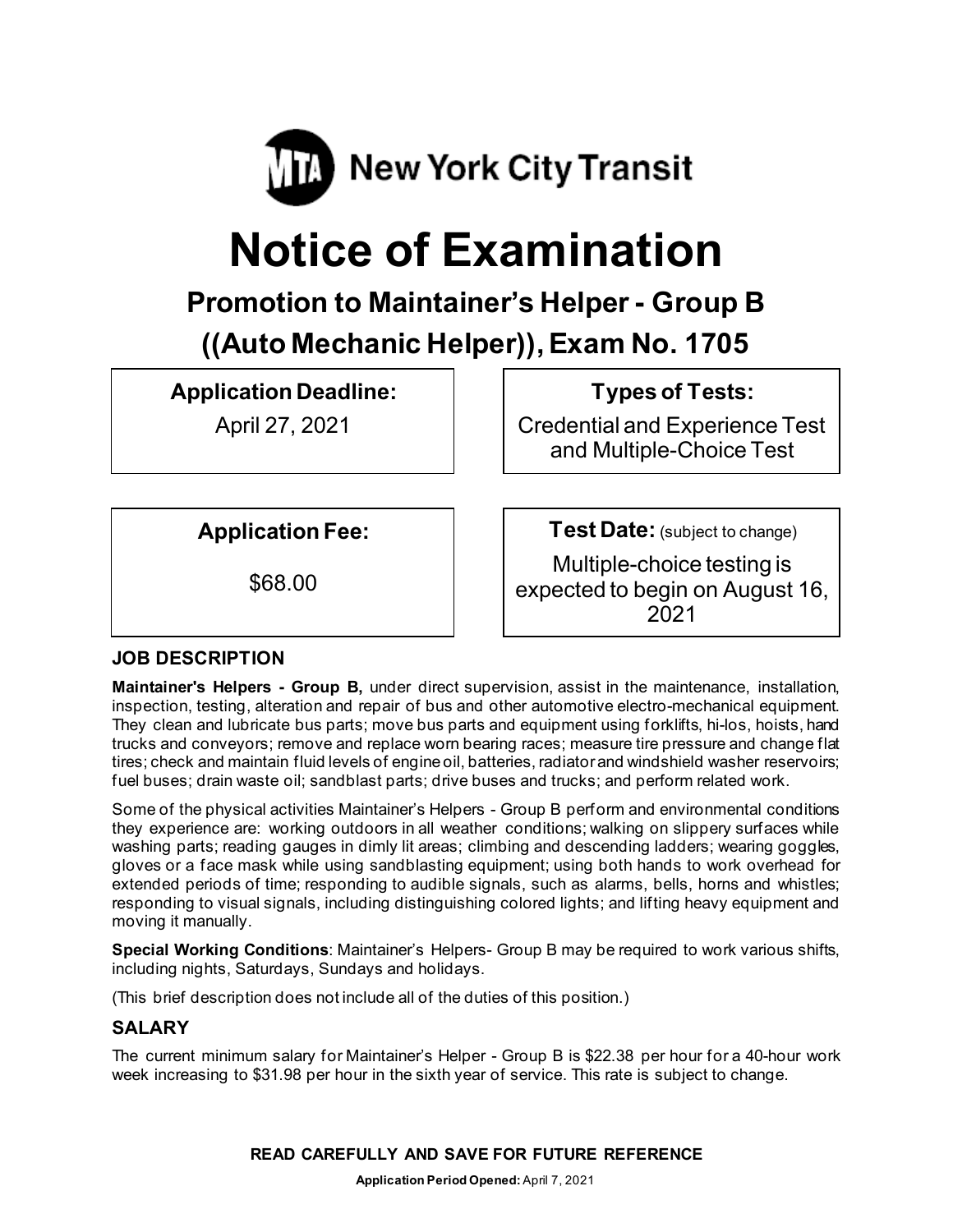### **ELIGIBILITY TO TAKE EXAMINATION**

This examination is open to each employee of MTA New York City Transit who **by the last day of the Application Period:**

- 1. Is permanently (not provisionally) employed in or appears on a Preferred List (see Note, below) for the eligible title of Cleaner (Transit Authority) or Railroad Track Cleaner; or
- 2. Is employed as a labor class Transit Cleaner or Transit Track Cleaner; and
- 3. Is not otherwise ineligible.

(Note: A "Preferred List" is a civil service list which is only for certain former permanent incumbents of the eligible title who have rehiring rights.)

The admission of employees in the labor class title of Transit Cleaner or Transit Track Cleaner is pursuant to New York Civil Service Law §52 (14) for this examination only. These admissions shall not be considered precedent for future examinations.

This examination is also open to employees who were appointed to an eligible title pursuant to New York State Civil Service Law, section 55-a, and who meet all other eligibility requirements.

You are responsible for determining whether you meet the eligibility requirements for this examination prior to submitting the Application. If you do not know if you are eligible, check with **your department's Human Resources representative**. You may be given the test before we verify your eligibility. If you are marked "Not Eligible," your application fee will **not** be refunded, and you will **not** receive a score.

This examination is **not** open to employees of MaBSTOA or MTA Bus Company, or to employees of MTA agencies other than MTA New York City Transit.

#### **REQUIREMENTS TO BE PROMOTED**

**Probationary Period:** At the time of promotion, you must have completed your probationary period in the eligible title as indicated in the above "Eligibility to Take Examination" section, and you must be permanently employed in that title or your name must appear on a Preferred List for the title at the time of promotion. Additionally, you must have served permanently in the eligible title for at least one year. Time served prior to a break in service of more than one year will not be credited.

**Driver License Requirement:** At the time of promotion, you must possess either:

- 1. A Class A or Class B Commercial Driver License (CDL) valid in the State of New York with a passenger endorsement and no disqualifying restrictions that would preclude the performance of the duties of this title; or
- 2. A Motor Vehicle Driver License valid in the State of New York and a Learner Permit for a Class A or Class B CDL valid in the State of New York with a passenger endorsement and no disqualifying restrictions.

If you qualify under "2" above, your promotion will be subject to the receipt of a Class A or Class B CDL valid in the State of New York with a passenger endorsement and no disqualifying restrictions at the end of a special training course in bus operation. If you fail to successfully complete the special training course in bus operation, including the receipt of a Class B CDL valid in the State of New York with a passenger endorsement and no disqualifying restrictions, your employment will be terminated. If you have serious moving violations, a license suspension or an accident record, you may be disqualified.

The Class A or Class B Commercial Driver License (CDL) with a passenger endorsement and no disqualifying restrictions must be maintained for the duration of your employment in the title. Such license and/or Learner Permit must not include any restrictions which would preclude the performance of Maintainer's Helper- Group B work.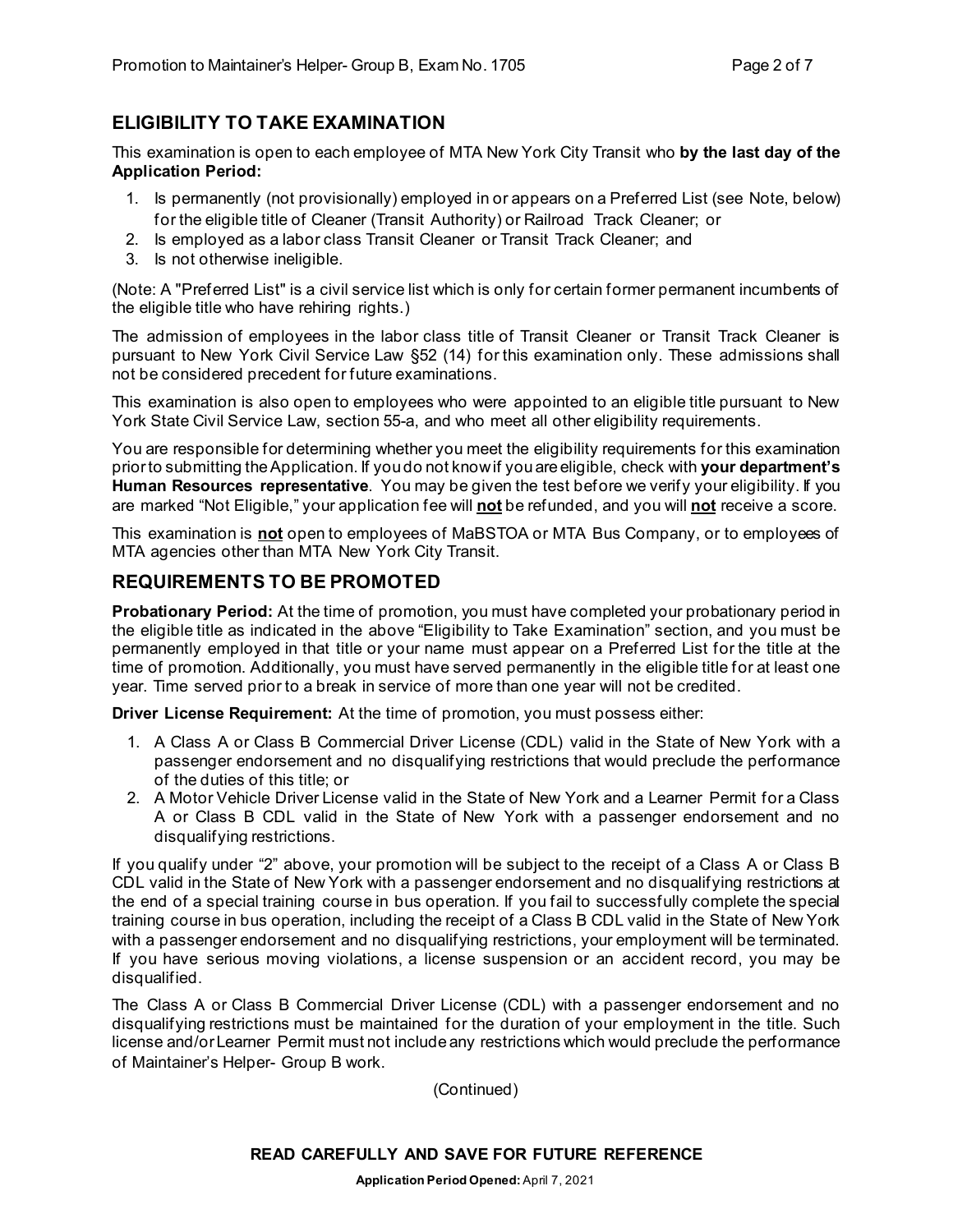# **REQUIREMENTS TO BE PROMOTED** (Continued)

**Commercial Motor Vehicle Driving Experience in the Military or New York National Guard**: If you are an active member or former member (discharged in the past year) of the military or New York National Guard and have experience driving a Commercial Motor Vehicle in the military or New York National Guard, you may be eligible for a waiver of the New York State commercial driving skills test through the New York State Department of Motor Vehicles. If you believe that you may be eligible for this waiver, you must apply for the waiver through the New York State Department of Motor Vehicles.

**Medical Requirement:** Medical guidelines have been established for the position of Maintainer's Helper - Group B. Candidates will be examined to determine whether they can perform the essential functions of the position of Maintainer's Helper- Group B. Where appropriate, a reasonable accommodation will be provided for a person with a disability to enable him or her to take the examination and/or perform the essential functions of the job.

**Drug Screening Requirement:** You must pass a drug screening in order to be promoted, and if promoted, you will be subject to random drug and alcohol tests for the duration of your employment. Additionally, if you have tested positive on a drug or alcohol test or had a refusal to test during preemployment or while employed by a Federal DOT-regulated employer during the applicable period, you must have completed the Substance Abuse Professional (SAP) evaluation, referral and education/treatment process required by federal law in order to be promoted to this safety-sensitive position.

#### **HOW TO SUBMIT AN APPLICATION**

If you believe you meet the requirements in the "Eligibility to Take Examination" section, you may submit an application during the application period. The MTA Exam Information Center, located in the lobby of 180 Livingston Street, Brooklyn, NY 11201, is currently closed. If you believe you have a special circumstance (e.g., a disability, military duty) that prevents you from applying as instructed below, please refer to the Special Circumstances Guide referenced in the "Special Arrangements" section below. Applications will **not** be accepted in person.

#### **Online Applications:**

- 1. If you are an active MTA employee, apply using the "BSC" employee portal at [www.mymta.info](http://www.mymta.info/) by the last day of the application period (non-active MTA employees and applicants requesting a fee waiver must email us by the last day of the application period a[t examsunit@nyct.com](mailto:examsunit@nyct.com) for application instructions). Note: The application system may not function properly with mobile devices or tablets. For best results when applying, please use the latest version of Internet Explorer, open a new window, and avoid having multiple tabs open in the same window.
- 2. Once you have logged in, click on the My Job Search ribbon and then click on Exams (non-Railroad).
- 3. Follow the steps to submit an application.
- 4. Active MTA employees must pay the application fee via payroll deduction.
- 5. A confirmation number will appear on the same page after submitting your application and authorizing a payroll deduction (Save this number for future reference).

**IMPORTANT**: Your application submission confirms that you have read this Notice of Examination, including any dates and the requirements.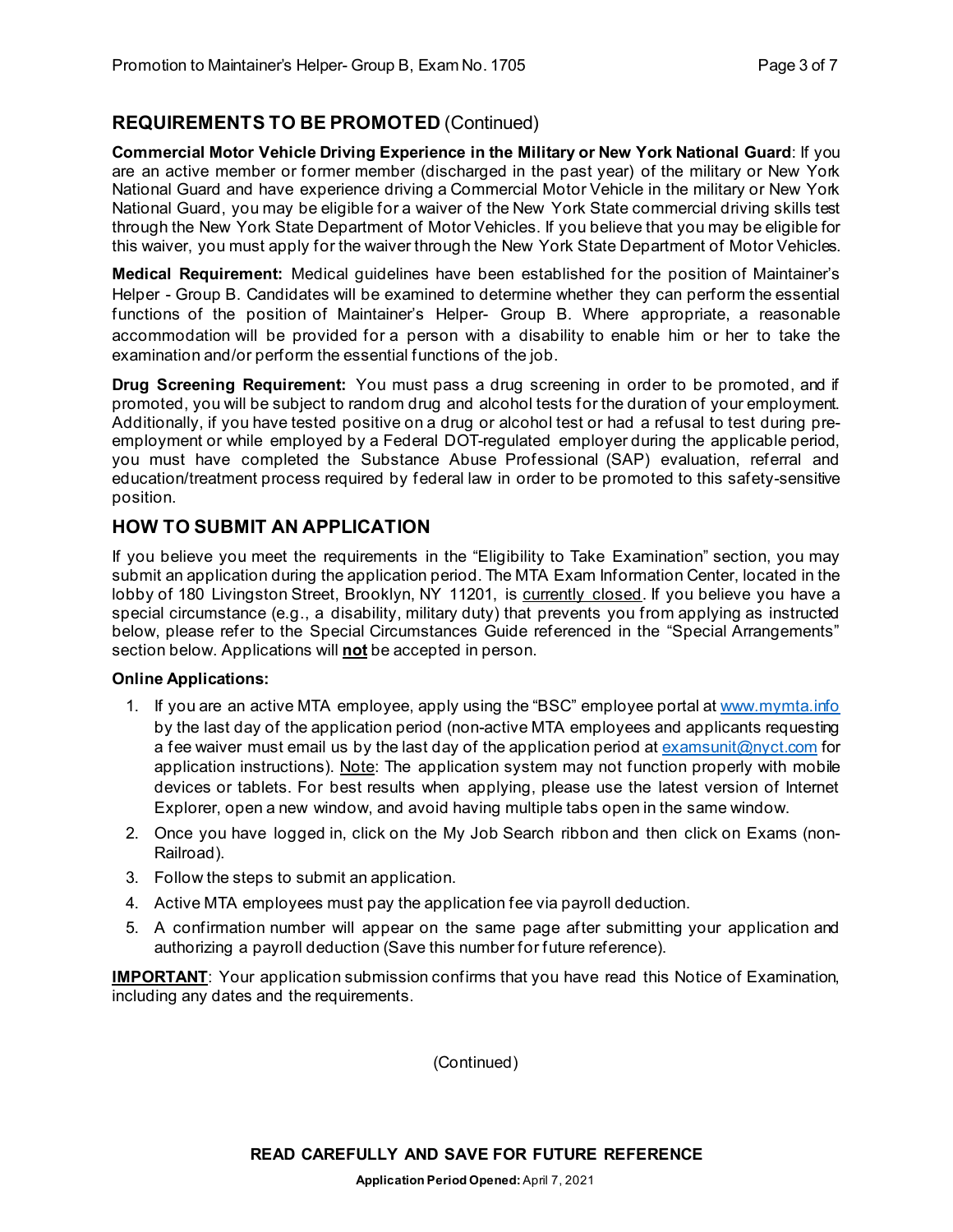#### **HOW TO SUBMIT AN APPLICATION** (Continued)

**Application Fee**: This fee is generally not refundable. Under special circumstances, you may be entitled to a refund. Please refer to the Department of Citywide Administrative Services ("DCAS") General Exam Regulation E.3.4 to determine if you are entitled to a refund. Please visit [http://web.mta.info/nyct/hr/forms\\_instructions.htm](http://web.mta.info/nyct/hr/forms_instructions.htm) to access the DCAS General Exam Regulations online. Application fee refund requests, along with any relevant supporting documentation, should be emailed to [examsmakeups@nyct.com](mailto:examsmakeups@nyct.com) or mailed to the address in the "Correspondence" section below.

#### **ADMISSION LETTER**

An Admission Letter will be mailed to you about 10 days before the first date of the multiple-choice test. If you do not receive an Admission Letter at least 4 days before this date, you must email a request for a duplicate Admission Letter to  $\frac{examsunit(Qnyct.com)}{R}$ . A paper copy of the Admission Letter is your ticket for admission to the test.

Applicants **must** keep their mailing address **up to date**. Please refer to the "Correspondence" section below for instructions on how to update your address and other contact information.

#### **THE TEST**

You will be given a competitive credential and experience test. Your score on this test will be used to determine your place on an eligible list. You will also be given a qualifying multiple-choice test. A score of at least 70% is required to pass the competitive credential and experience test and the qualifying multiple-choice test.

If you receive a passing score on the credential and experience test, you will be scheduled to take the multiple-choice test. You will be assigned to a test date and location, and you cannot request that your scheduled test date or location be changed, unless you meet the conditions in the "Special Arrangements" section below.

On the credential and experience test, you will receive a score of 70 points for meeting the eligibility requirement(s) listed in the "Eligibility to take Examination" section above. After these requirements are met, you will receive additional credit up to a maximum of 100 points on the following basis:

- Six points for each year of full-time satisfactory experience as a permanent Cleaner (Transit Authority), permanent Railroad Track Cleaner, Transit Cleaner or Transit Track Cleaner at MTA New York City Transit up to a maximum of 30 points. Your experience will be credited through the last date of the application period.
- Two and one-half points for each year of full-time satisfactory experience with an employer other than MTA New York City Transit assisting in the inspection, repair, or maintenance of the electromechanical systems of buses, trucks, automobiles, aircrafts or marine vessels up to a maximum of 12.5 points.

Veterans' or Disabled Veterans' Credit will be granted only to eligible passing candidates who request that they be applied. Veterans' or Disabled Veterans' Credit should be requested at the time of application but **must** be requested before the date the eligible list is established. Claims for Veterans' or Disabled Veterans' Credit will not be processed after the eligible list is established.

The qualifying multiple-choice test may include questions that require the use of any of the following knowledge areas/abilities: general automotive theory, the proper selection and use of hand and power tools and equipment employed in the maintenance and repair of automobiles; safe work practices in automotive repair and maintenance shops; reading and interpreting written instructions; reading meters; taking measurements and basic shop computations; basic electrical and mechanical theory; and other related areas.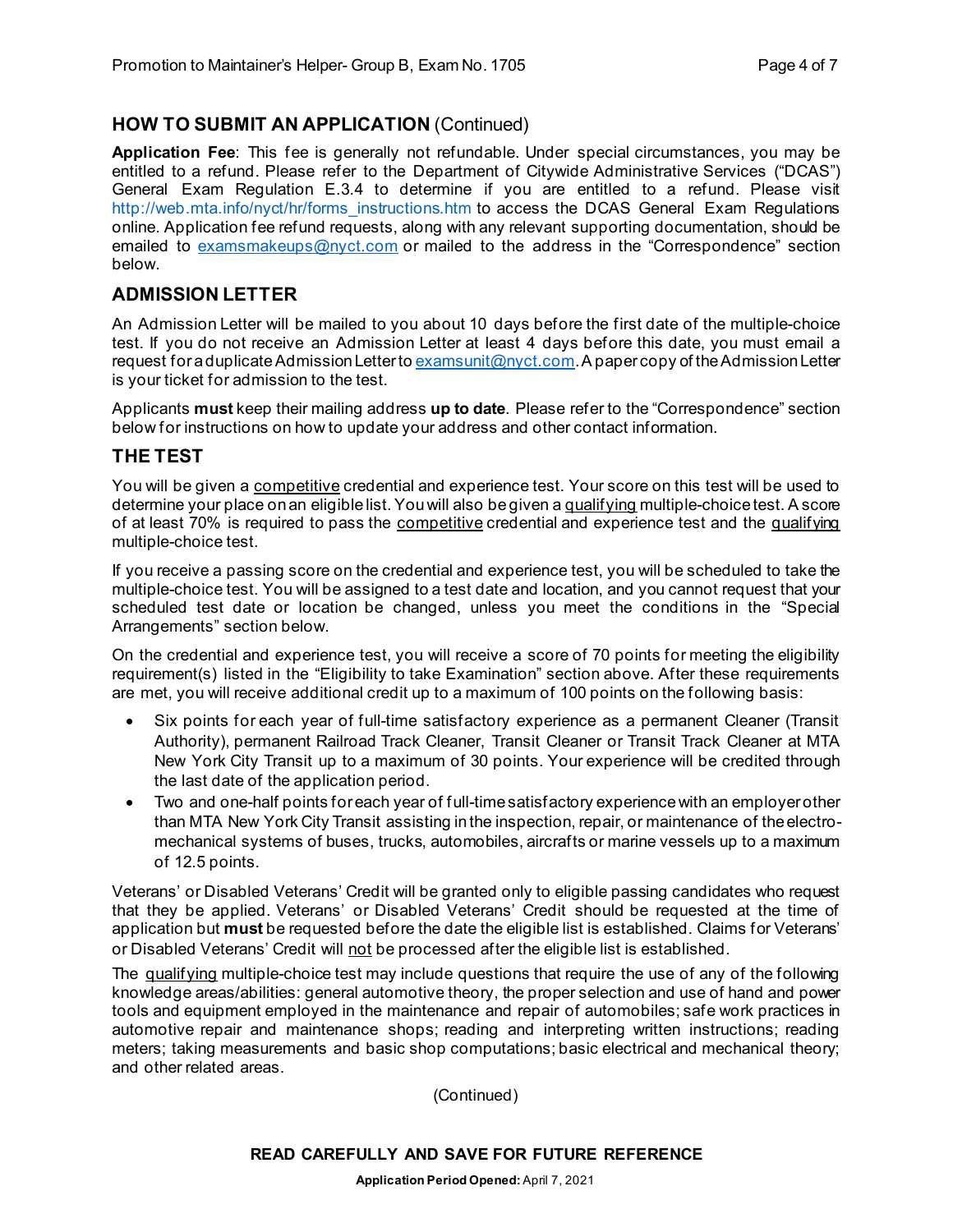# **THE TEST** (Continued)

For experience and certifications obtained at MTA New York City Transit, you will be given credit for your experience and certifications based on the information contained in your MTA New York City Transit employee records. You must complete an Education and Experience Test Paper and describe your experience obtained with every employer other than MTA New York City Transit.

# **TEST ADMINISTRATION GUIDELINES**

**Warning:** You are not permitted to enter the test site with cellular phones, smart watches, beepers, pagers, cameras, portable media players, or other electronic devices. Calculators are permitted; however, they must be hand-held, battery or solar powered, numeric only. Calculators with functions **other than** addition, subtraction, multiplication and division **are prohibited**. Electronic devices with an alphabetic keyboard or with word processing or data recording capabilities such as planners, organizers, etc. are prohibited. If you use any of these devices in the building at any time before, during or after the test, you may **not** receive your test results, your test score may be nullified, and your application fee will **not** be refunded.

**Social Distancing** and other safety protocols, **including the wearing of masks**, will be required during the administration of the test. Further details will be provided on your admission letter.

You may not have any other person, including children, present with you while you are being processed for or taking the test and no one may wait for you inside of the test site while you are taking the test.

**Leaving:** You must leave the test site once you finish the test. If you leave the test site after being fingerprinted but before finishing the test, you will not be permitted to re-enter. If you disregard this instruction and re-enter the test site, you may not receive your test results, your test score may be nullified, and your application fee will not be refunded.

**Proof of Identity:** You must present your MTA New York City Transit employee ID when you arrive to take the test.

# **THE TEST RESULTS**

If you pass the competitive credential and experience test and the qualifying multiple-choice test and you are marked eligible, your name will be placed in final score order on an eligible list and you will be given a list number. You will be notified by mail of your results. If you meet all requirements and conditions, you will be considered for appointment when your name is reached on the eligible list.

#### **ADDITIONAL INFORMATION**

**Training:** You may be required to undergo a formalized training course during your probationary period. Failure to successfully complete the training course will result in termination or being returned to your previously held permanent title.

**Probationary Period:** You will be required to complete a one-year probationary period. If you do not successfully complete the probationary period, you will be terminated or returned to your previously held permanent title.

#### **SPECIAL ARRANGEMENTS**

**Late Applications**: Refer to the "Correspondence" section below to contact the Examinations Unit to determine the procedure for submitting a late application. You may be eligible to submit a late application if you are absent from work for at least one-half of the application period and are unable to apply for reasons such as vacation, sick leave or military duty.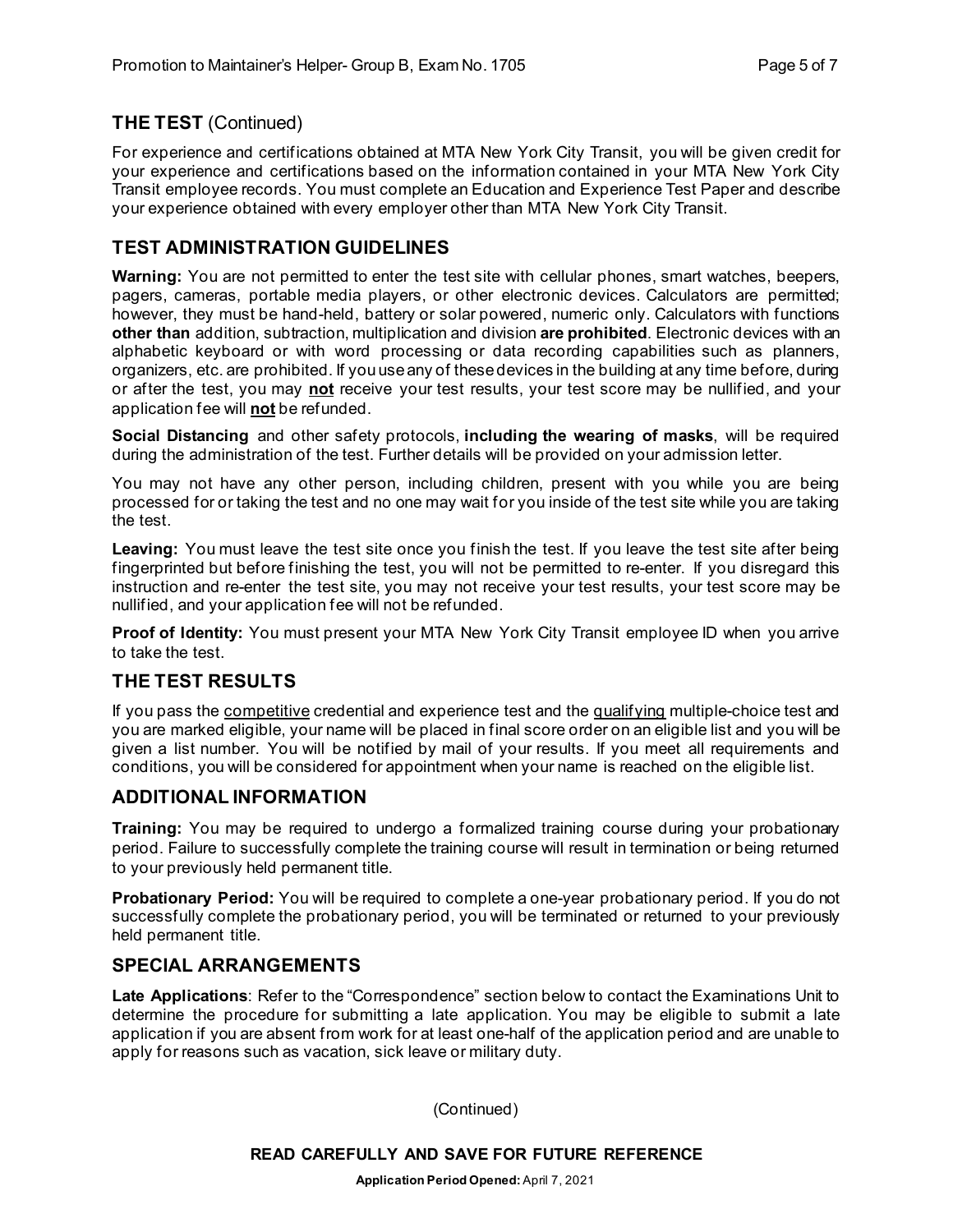# **SPECIAL ARRANGEMENTS** (Continued)

**Special Test Accommodations:** If you plan to request an alternate test date due to your religious observance or special testing accommodations due to disability, please follow the instructions included in the Special Circumstances Guide, which is accessible online at [http://web.mta.info/nyct/hr/forms\\_instructions.htm](http://web.mta.info/nyct/hr/forms_instructions.htm) and will be attached to this Notice of Examination during the application period. An alternate test date due to religious observance must be requested no later than 15 days prior to the date on which multiple-choice testing is expected to begin. Special testing accommodations due to disability must be requested no later than 30 days prior to the date on which multiple-choice testing is expected to begin.

**Make-Up Tests:** You may apply for a make-up test if you cannot take the qualifying multiple-choice test as scheduled for any of the following reasons:

- 1. Compulsory attendance before a public body; or
- 2. On-the-job injury or illness caused by municipal employment where you are an officer or employee of the City; or
- 3. Absence from the test within one week after the death of a spouse, domestic partner, parent, sibling, child, or child of a domestic partner where you are an officer or employee of the City; or
- 4. Absence due to ordered military duty; or
- 5. A clear error for which MTA New York City Transit is responsible; or
- 6. A temporary disability, pregnancy-related, or child-birth related condition preventing you from taking the test.

To request a make-up test, submit your request with documentation of the special circumstances that caused you to miss your test (as attachments) by email to  $examsmakeups@nyct.com$  or by mail to the address in the "Correspondence" section below as soon as possible.

#### **CORRESPONDENCE**

**Change of Contact Information:** It is critical that you keep your contact information (i.e., telephone number, mailing address and/or email address) current with MTA New York City Transit. You may miss important information about your exam(s) or consideration for appointment or promotion, including important information that may require a response from you by a specified deadline, if we do not have your correct contact information. To update your contact information, you may email us at [examsunit@nyct.com](mailto:examsunit@nyct.com) with the subject "Contact Info Update," or you may mail your request to the address at the end of this section. Your request must include your full name, exam title(s), exam number(s) and your old and new telephone numbers, mailing and/or email address**. MTA employees must also visit the employee portal at** [www.mymta.info](http://www.mymta.info/) **to update their contact information through the MTA Business Service Center (BSC)**

All other correspondence should be sent to [examsunit@nyct.com](mailto:examsunit@nyct.com) and must include "Promotion to Maintainer's Helper- Group B, Exam No. 1705" in the Subject. Or, you can mail your correspondence to the following address:

> Promotion to Maintainer's Helper - Group B, Exam No. 1705 MTA New York City Transit 180 Livingston Street, Room 4070 Brooklyn, NY 11201

**READ CAREFULLY AND SAVE FOR FUTURE REFERENCE**